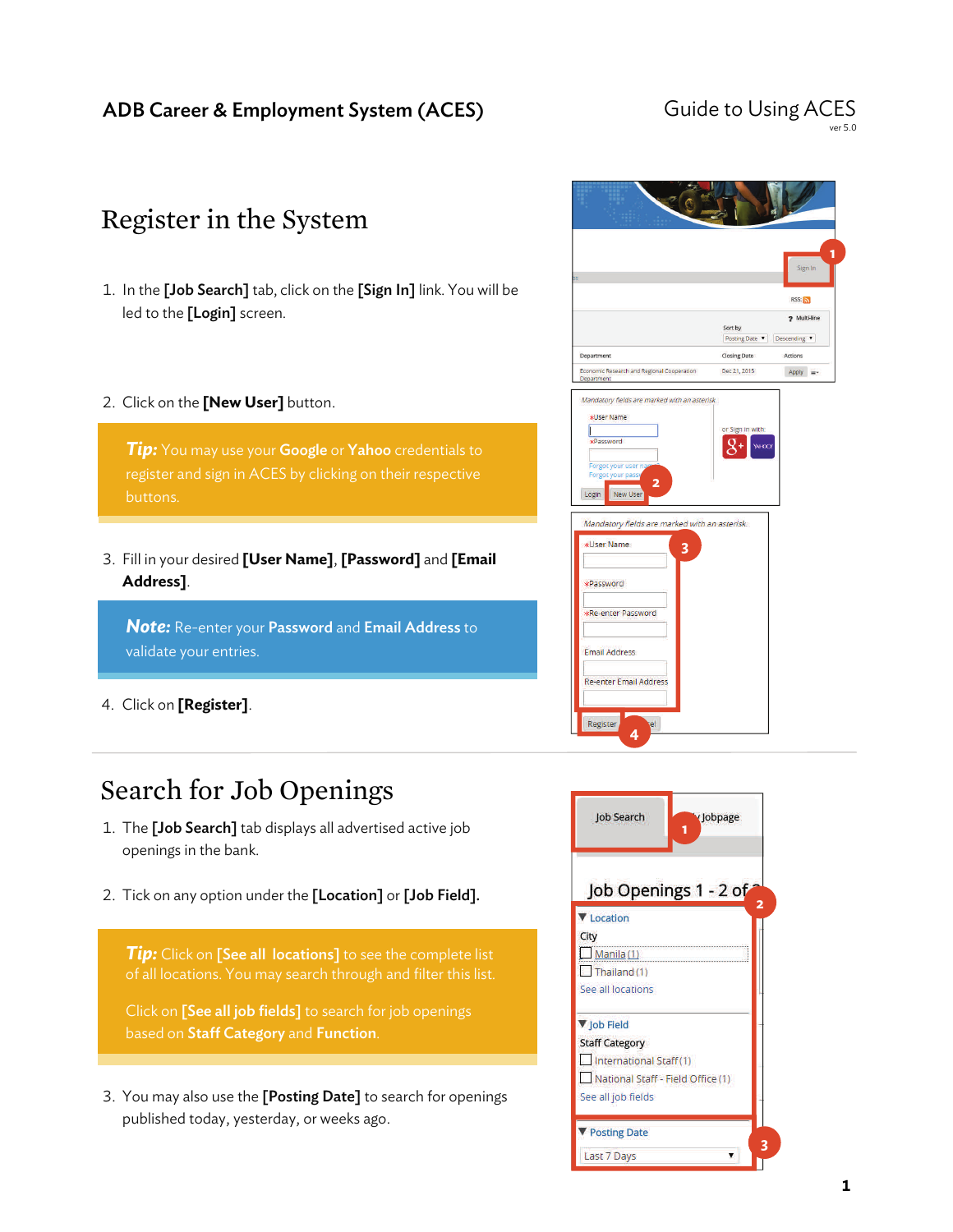

# Apply for a Position

## *Job Search Screen*

1. In the [Job Search] tab, click on the [Apply] link. You will be led to the [Questionnaire] screen.

| Save this Search               |                                                                       |                         | 2 Multi-line   |
|--------------------------------|-----------------------------------------------------------------------|-------------------------|----------------|
|                                |                                                                       | Sort by<br>Posting Date | Descending v   |
| lobs                           | <b>Department</b>                                                     | <b>Closing Date</b>     | <b>Actions</b> |
| Human Resource Specialist      | <b>Budget, Personnel, and Management</b><br><b>Systems Department</b> | Dec 18, 2015            | Apply          |
| <b>Information Coordinator</b> | <b>Cffice of Administrative Services</b>                              | Dec 18, 2015            | Apply =-       |

## *Questionnaire Screen*

- 1. Answer the questions as accurately as possible. Questions marked with a [\*] are mandatory.
- 2. Click on [Save and Continue] to move to the [Resume Upload] screen.

*Warning: Clicking on [Save as* Draft] will save your entry as a draft for later edits. You will be led out of the [Application] screens.



## *Resume Upload Screen*

1. Select your preferred option for submitting resume details.

**Note:** Uploading your personal data from [LinkedIn] or a file will pre -populate details in fields in the [Personal Information] screen.

You may then edit this information. Data uploaded from Linked in or a document should be checked carefully for translation errors.

2. Click on [Save and Continue] to move to the [Personal Information] screen.

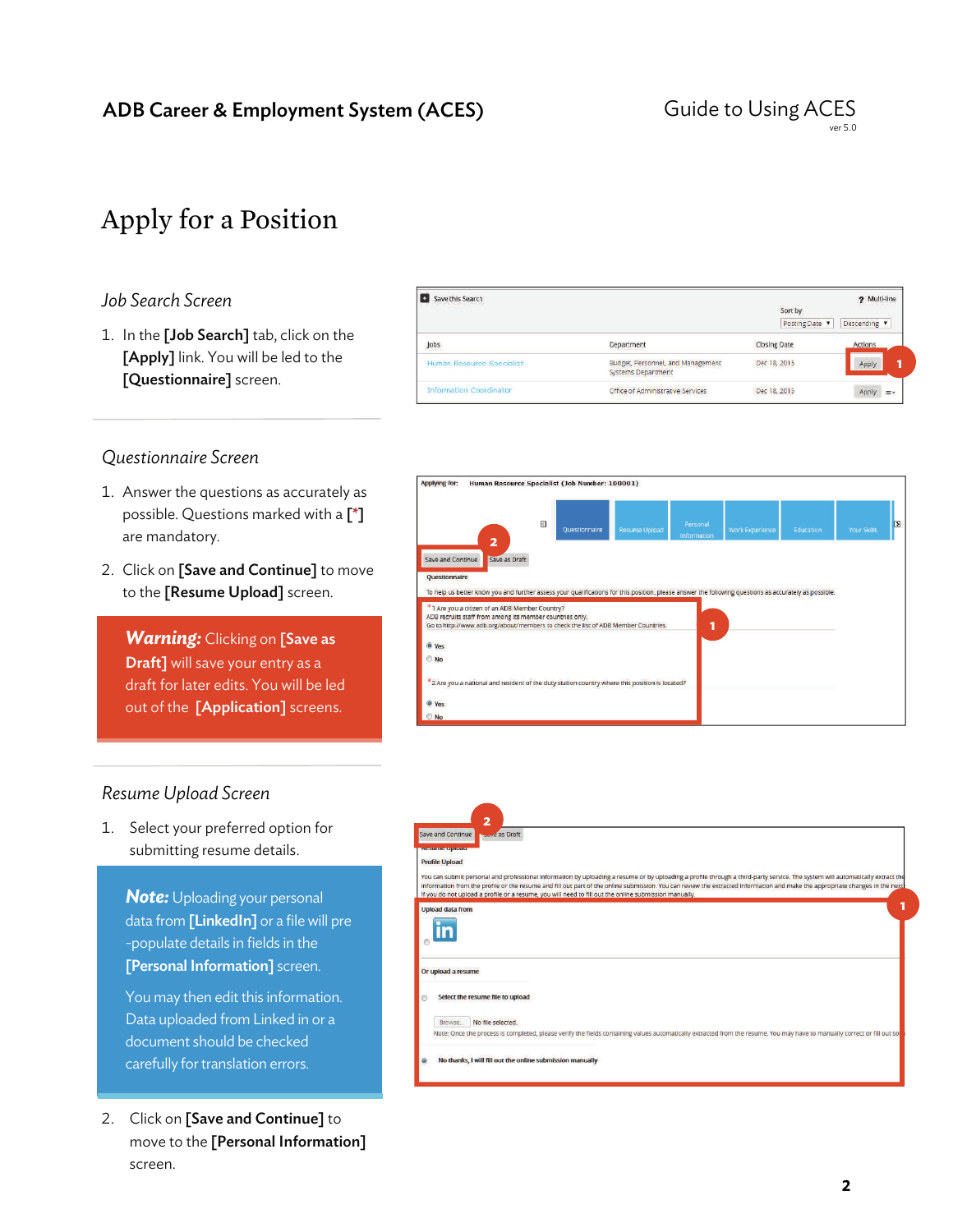### Guide to Using ACES ver 5.0

## *Personal Information Screen*

1. Select how you heard about the opening in the [Source Type] drop-down list.

*Note:* When selecting ADB Website, a new required drop-down list will appear below.

- 2. Specify your preferred [Salutation] from the dropdown list.
- 3. Enter your [Personal Information] in the provided fields.
- 4. Select if you are [Married to Another ADB Staff] from the drop-down list.

**Note:** If you select Yes to the question, enter the name of the ADB Staff in the provided field. 5. Select the [Currency] for your expected salary and enter your [Expected Annual Salary].

*Note:* Local staff positions are paid in the local currency. International staff are paid in USD.

- 6. Enter your latest [Employer] and [Number of Employees You Supervised].
- 7. Enter your [Reason for Leaving] your latest employer, if applicable.

 *(Continued next page.)* 

|                         | <b>Personal Information</b>                                                                                                                  |                                                                           |                                                                                                     |                          |
|-------------------------|----------------------------------------------------------------------------------------------------------------------------------------------|---------------------------------------------------------------------------|-----------------------------------------------------------------------------------------------------|--------------------------|
|                         | <b>Source Tracking</b>                                                                                                                       |                                                                           |                                                                                                     |                          |
|                         | Please indicate how you heard about this job.                                                                                                |                                                                           |                                                                                                     |                          |
| 1                       | Source Type<br>$\overline{\phantom{0}}$<br><b>ADB Web Site</b>                                                                               |                                                                           |                                                                                                     |                          |
|                         | <b>ADB Web Site</b><br>Career Section                                                                                                        |                                                                           |                                                                                                     |                          |
| $\overline{2}$          | Please complete the required information needed to progress your application.<br>Fields that are marked with red asterisk (*) are mandatory. |                                                                           |                                                                                                     |                          |
|                         | <b>*Salutation</b><br>Mr.<br>$\blacktriangledown$                                                                                            |                                                                           |                                                                                                     |                          |
| $\overline{\mathbf{3}}$ | <b>*First Name</b>                                                                                                                           | Middle Name                                                               | <b>*Last Name</b>                                                                                   |                          |
|                         | <b>*Primary Number</b><br>$\vert \cdot \vert$<br>Mobile Phone Number                                                                         | <b>*Current Address (Line 1)</b>                                          | <b>*Country of Nationality</b><br>Philippines                                                       | $\overline{\phantom{a}}$ |
|                         | Home Phone Number                                                                                                                            | <b>Current Address (Line 2)</b>                                           | Country of 2nd Nationality<br><b>Not Specified</b>                                                  | $\blacksquare$           |
|                         | <b>Work Phone Number</b>                                                                                                                     | <b>Current Address (Line 3)</b>                                           | <b>*Date of Birth</b><br>$\blacktriangleright$ Day $\blacktriangleright$ Year $\blacktriangleright$ |                          |
|                         | <b>Mobile Phone Number</b>                                                                                                                   | *Current Address (Town/City/State)                                        | *Country of Birth<br><b>Not Specified</b>                                                           | $\blacksquare$           |
|                         | <b>*Email Address</b>                                                                                                                        | *Current Address (Country)<br>$\blacksquare$<br><b>Not Specified</b><br>7 |                                                                                                     |                          |
|                         | <b>*Gender</b><br>5<br>$\blacktriangledown$<br><b>Not Specified</b>                                                                          | <b>*Currency</b><br>$\blacktriangledown$<br><b>Not Specified</b>          | Reason for Leaving (Current Employer)                                                               |                          |
|                         | <b>*Former Staff Member/Secondee</b><br>$\overline{\phantom{a}}$<br>Not Specified                                                            | <b>*Expected Annual Salary</b><br>6                                       |                                                                                                     |                          |
| $\boldsymbol{\Lambda}$  | *Married/registered domestic partner to an ADB \$<br>$\blacktriangledown$<br>Not Specified                                                   | <b>Aame and Position of Supervisor (Current Employer)</b>                 |                                                                                                     |                          |
|                         | If "Yes", please provide the name.                                                                                                           | Number and Category of Employees Supervised (Current Employer)            |                                                                                                     |                          |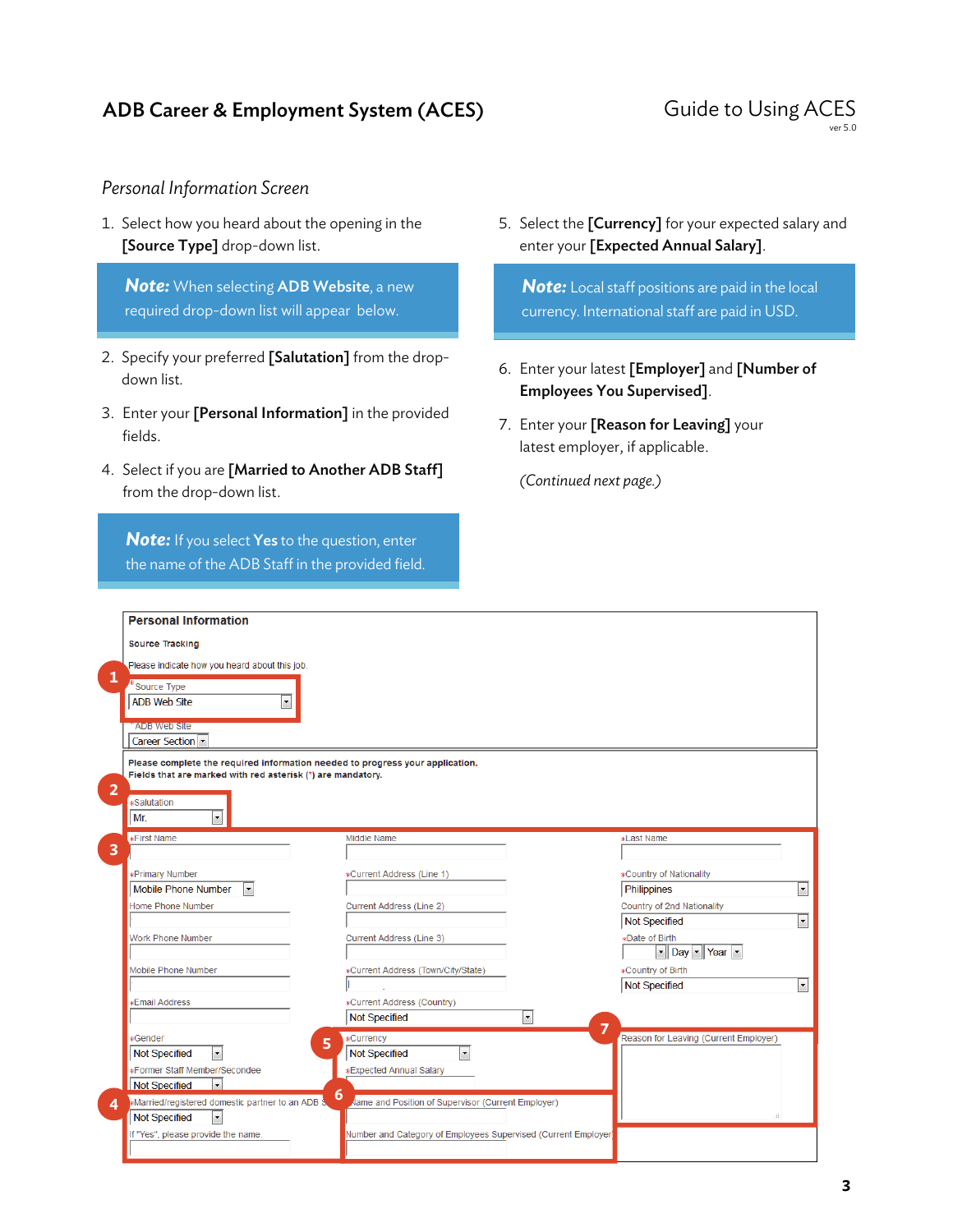#### *Personal Information Screen (continued)*  **8**  Save and Continue Save as Draft Quit 8. Click on [Save and Continue]. You will be led to the [Work Experience] screen. **1**  Current Job *Work Experience Screen*  **xJob Title \*Employer 2**  Select \*Start Date **\*End Date** 1. Tick the box if the [Work Experience] Month - Year being entered is your [Current Job]. **\*Employer Location (Town/City/State) \*Employer Type** ø **Not Specified** 2. Enter the job title and complete **\*Employer Location (Country) \*Employment Term** employer information. Not Specified  $\blacksquare$ Not Specified  $\left| \rule{0pt}{10pt}\right.$ 3. Enter details regarding the [Currency], **\*Currency** Others (e.g. Bonuses, etc) **3**  Latest Annual Salary] and [Bonuses] **Not Specified**  $\blacktriangleright$ **\*Latest Annual Salary** received from the employer. 4. Describe the [Job Responsibilities] and duties under this role. Job Responsibilities 5. Click on [Add Work Experience] or **4**  [Remove Work Experience] to add or delete a set of job information fields. 6. Click on [Save and Continue]. You will be led to the [Education] screen. **Remove Work Experience 5 Add Work Experience 6**  Save and Continue Save as Draft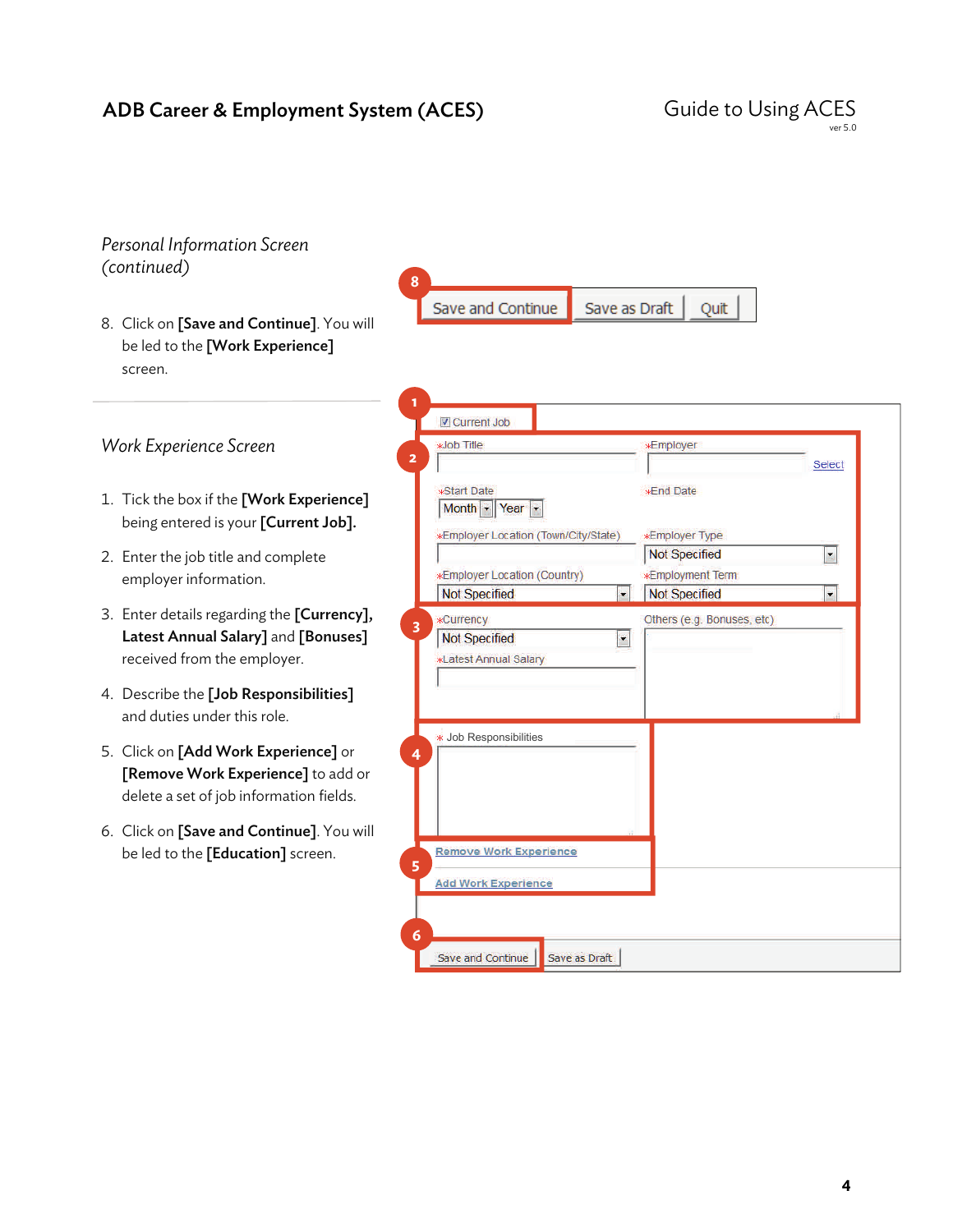### Guide to Using ACES ver 5.0

## *Education Screen*

- 1. Enter details of the [School/Institution] and [Degree/Course/Program] that you attended. Questions may differ for each job opening.
- 2. Enter the [Dates] you started and completed the program.
- 3. Tick the box if the study is ongoing and to provide its expected end date.
- 4. Enter the [Professional License Number] and [Expiry Date] if applicable.
- 5. (*Optional*) Enter a [Remark] to clarify the education or qualification in the box.
- 6. Click on [Add Education]. A new set of fields will appear.
- 7. Click on [Save and Continue] to move to the [Your Skills] screen.

## *Your Skills Screen*

- 1. Answer all the questions as accurately as possible.
- 2. Click on [Save and Continue] to move to the [Attachments] screen.

## *Attachments Screen*

- 1. Click on the [Browse] button to select the file you wish to upload.
- 2. (*Optional*) Enter [Comments] about the file.
- 3. Click [Attach].

### *(Continued next page.)*

|                | *Education & Other Qualification Type<br><b>Not Specified</b><br>$\blacktriangledown$<br>*Degree/Course/Program | *School/Institution<br>City                                                                               | Select                                                                                |
|----------------|-----------------------------------------------------------------------------------------------------------------|-----------------------------------------------------------------------------------------------------------|---------------------------------------------------------------------------------------|
|                | Area of Specialization                                                                                          | <b>Education Location (Country)</b><br>$\ddotmark$<br><b>Not Specified</b>                                |                                                                                       |
| $\overline{2}$ | <b>*Start Date</b><br>Month - Year -                                                                            | *Graduation/Completion Date<br>Month - Year -                                                             | 3                                                                                     |
|                |                                                                                                                 | <b>Graduation/Completion Date.</b>                                                                        | Check the box if graduation/completion date is still ongoing and provide the expected |
| 4              | License Number if applicable<br><b>Expiry Date</b><br>Month - Year -                                            | You may include any notes/clarification on your<br>Education/Qualification in this box.<br><b>Remarks</b> | 5                                                                                     |
|                | <b>Remove Education</b><br><b>Add Education</b>                                                                 |                                                                                                           |                                                                                       |
| 6              |                                                                                                                 |                                                                                                           |                                                                                       |
| 7              | Save as Draft<br>Save and Continue                                                                              |                                                                                                           |                                                                                       |

**Note:** You are required to have at least one [Education] entry. Clicking on [Save and Continue] without having any entries in this page will give you an error message.

| <b>CITIZE TROL</b> |                                                                                                                                                                       |  |
|--------------------|-----------------------------------------------------------------------------------------------------------------------------------------------------------------------|--|
| Questionnaire      |                                                                                                                                                                       |  |
|                    | Please answer the following questions as accurately as possible.                                                                                                      |  |
|                    | *1. Why should we consider you for the role? Kindly review the job description, match it against your profile, and provide us a brief summary of your qualifications. |  |
|                    |                                                                                                                                                                       |  |
|                    |                                                                                                                                                                       |  |
|                    |                                                                                                                                                                       |  |
|                    |                                                                                                                                                                       |  |
|                    |                                                                                                                                                                       |  |
|                    |                                                                                                                                                                       |  |
|                    |                                                                                                                                                                       |  |
|                    |                                                                                                                                                                       |  |
|                    |                                                                                                                                                                       |  |
|                    |                                                                                                                                                                       |  |

#### **Attachments**

**Education 1** 

\*You can attach files to the candidate record (e.g.: cover letter, resume, references, transcripts, etc.). Once a file is attached, you can overwrite it by attaching<br>file with exactly the same name and extension. elect the file to attach **1**  Browse... No file selected. about the file **2 3**  Attach

*Note:* You can attach up to 5 files, each no larger than 2 MB.